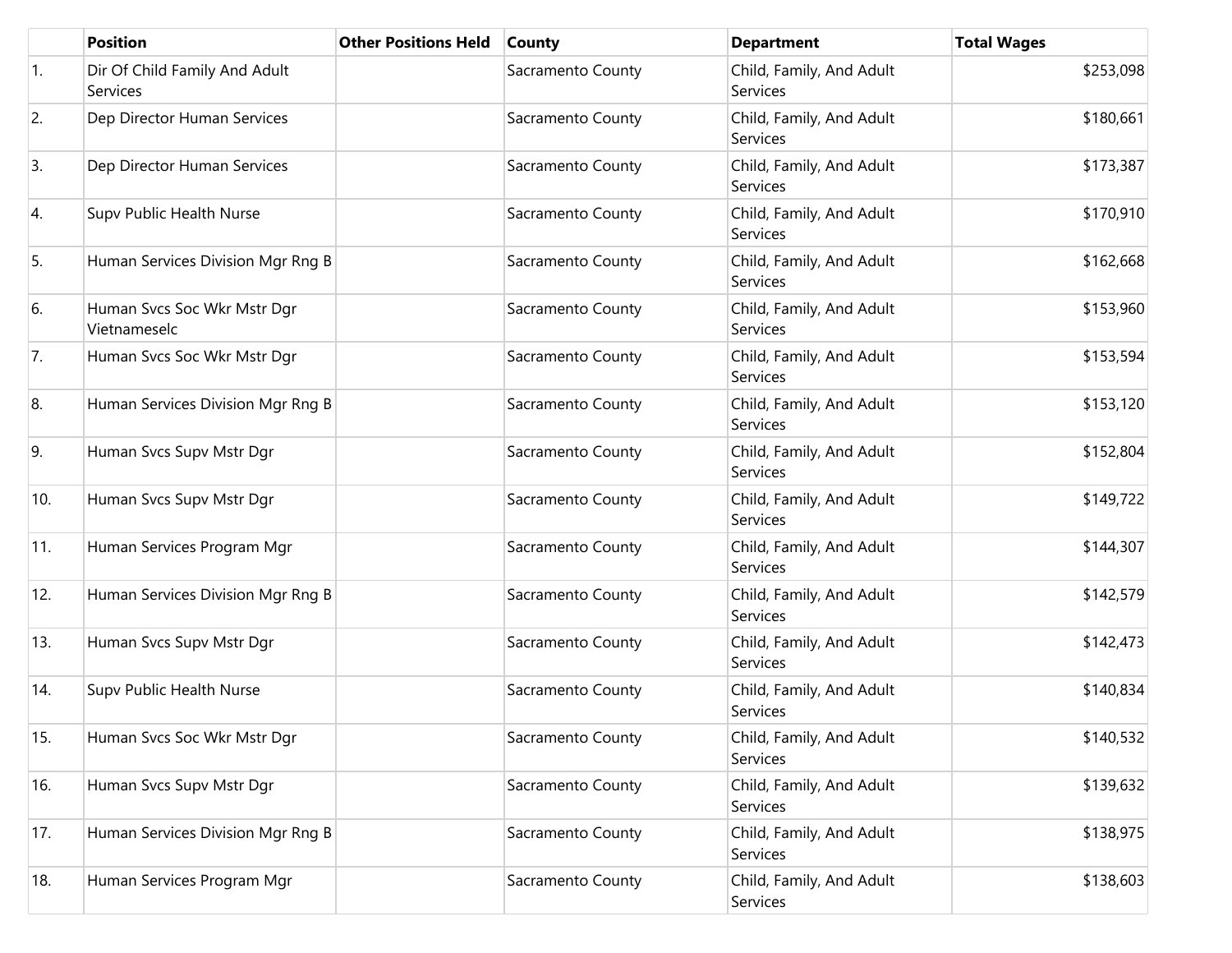| 19. | Human Services Division Mgr Rng B           | Sacramento County | Child, Family, And Adult<br>Services        | \$136,944 |
|-----|---------------------------------------------|-------------------|---------------------------------------------|-----------|
| 20. | Sr Administrative Analyst Rng B             | Sacramento County | Child, Family, And Adult<br>Services        | \$136,833 |
| 21. | Human Svcs Supv Mstr Dgr                    | Sacramento County | Child, Family, And Adult<br>Services        | \$136,755 |
| 22. | Human Services Program Mgr                  | Sacramento County | Child, Family, And Adult<br>Services        | \$136,420 |
| 23. | Human Services Program Mgr                  | Sacramento County | Child, Family, And Adult<br>Services        | \$136,196 |
| 24. | Human Services Program Mgr                  | Sacramento County | Child, Family, And Adult<br>Services        | \$136,125 |
| 25. | Human Services Program Mgr                  | Sacramento County | Child, Family, And Adult<br><b>Services</b> | \$134,499 |
| 26. | Human Services Program Mgr                  | Sacramento County | Child, Family, And Adult<br>Services        | \$134,214 |
| 27. | Human Svcs Supv Mstr Dgr                    | Sacramento County | Child, Family, And Adult<br><b>Services</b> | \$134,051 |
| 28. | Human Services Program Mgr                  | Sacramento County | Child, Family, And Adult<br>Services        | \$132,574 |
| 29. | Human Services Program Mgr                  | Sacramento County | Child, Family, And Adult<br>Services        | \$132,335 |
| 30. | Human Svcs Supv Mstr Dgr                    | Sacramento County | Child, Family, And Adult<br>Services        | \$132,123 |
| 31. | Human Services Program Mgr                  | Sacramento County | Child, Family, And Adult<br>Services        | \$131,125 |
| 32. | Human Services Program Mgr                  | Sacramento County | Child, Family, And Adult<br>Services        | \$129,916 |
| 33. | Human Services Program Mgr                  | Sacramento County | Child, Family, And Adult<br>Services        | \$129,338 |
| 34. | Human Services Division Mgr Rng B           | Sacramento County | Child, Family, And Adult<br>Services        | \$128,714 |
| 35. | Human Svcs Soc Wkr Mstr Dgr<br>Spanlglatinc | Sacramento County | Child, Family, And Adult<br>Services        | \$128,520 |
| 36. | Human Svcs Supv Mstr Dgr                    | Sacramento County | Child, Family, And Adult<br>Services        | \$128,273 |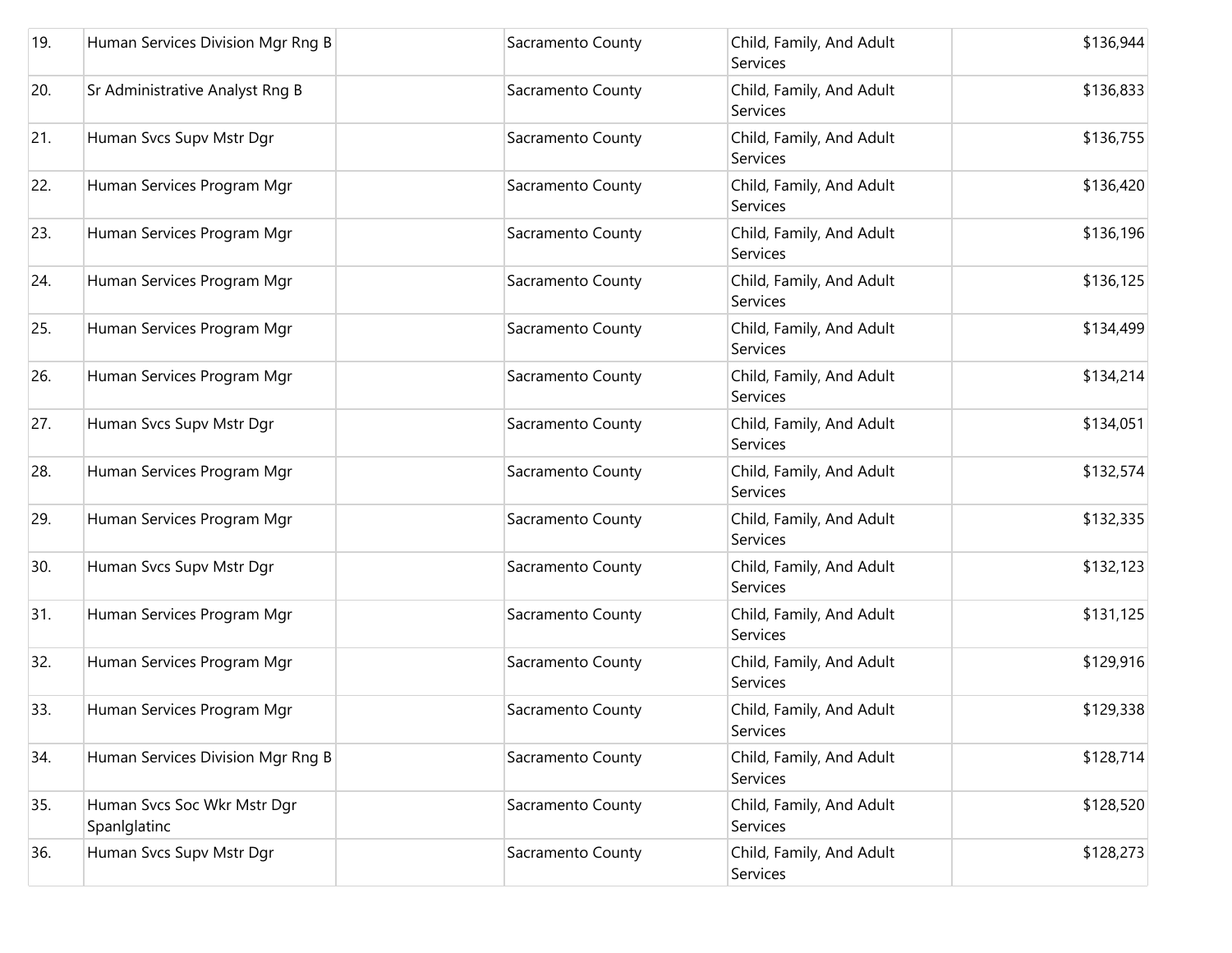| 37. | Human Svcs Supv Mstr Dgr                | Sacramento County | Child, Family, And Adult<br>Services        | \$128,107 |
|-----|-----------------------------------------|-------------------|---------------------------------------------|-----------|
| 38. | Admin Svcs Officer III                  | Sacramento County | Child, Family, And Adult<br>Services        | \$127,791 |
| 39. | Human Svcs Supv Mstr Dgr                | Sacramento County | Child, Family, And Adult<br>Services        | \$127,387 |
| 40. | Health Program Mgr                      | Sacramento County | Child, Family, And Adult<br>Services        | \$126,545 |
| 41. | Human Svcs Supv Mstr Dgr                | Sacramento County | Child, Family, And Adult<br>Services        | \$126,271 |
| 42. | Human Services Program Mgr              | Sacramento County | Child, Family, And Adult<br>Services        | \$124,298 |
| 43. | Human Svcs Supv Mstr Dgr                | Sacramento County | Child, Family, And Adult<br><b>Services</b> | \$124,081 |
| 44. | Human Services Program Mgr              | Sacramento County | Child, Family, And Adult<br>Services        | \$123,957 |
| 45. | Human Services Program Planner<br>Rng B | Sacramento County | Child, Family, And Adult<br>Services        | \$123,906 |
| 46. | Human Services Program Mgr              | Sacramento County | Child, Family, And Adult<br>Services        | \$123,854 |
| 47. | Human Svcs Soc Wkr Mstr Dgr             | Sacramento County | Child, Family, And Adult<br>Services        | \$123,786 |
| 48. | Human Services Program Mgr              | Sacramento County | Child, Family, And Adult<br>Services        | \$123,362 |
| 49. | Human Svcs Supv Mstr Dgr                | Sacramento County | Child, Family, And Adult<br>Services        | \$123,283 |
| 50. | Human Svcs Soc Wkr Mstr Dgr             | Sacramento County | Child, Family, And Adult<br>Services        | \$123,242 |
| 51. | Human Services Program Mgr              | Sacramento County | Child, Family, And Adult<br>Services        | \$122,215 |
| 52. | Human Services Program Mgr              | Sacramento County | Child, Family, And Adult<br>Services        | \$122,109 |
| 53. | Human Svcs Supv Mstr Dgr                | Sacramento County | Child, Family, And Adult<br>Services        | \$122,023 |
| 54. | Admin Svcs Officer III                  | Sacramento County | Child, Family, And Adult<br>Services        | \$121,715 |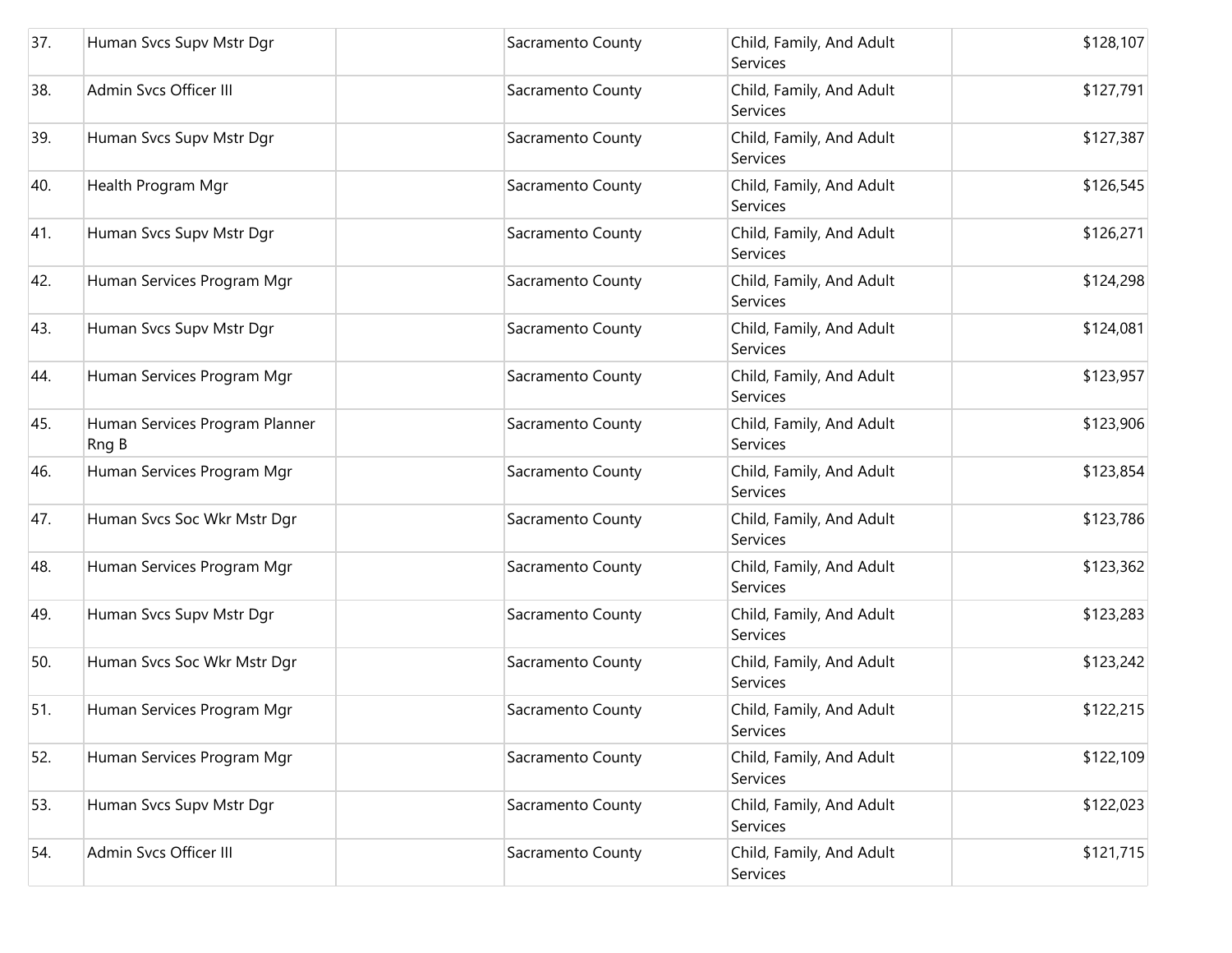| 55. | Human Svcs Supv Mstr Dgr                | Sacramento County | Child, Family, And Adult<br><b>Services</b> | \$121,577 |
|-----|-----------------------------------------|-------------------|---------------------------------------------|-----------|
| 56. | Human Services Program Planner<br>Rng B | Sacramento County | Child, Family, And Adult<br>Services        | \$121,507 |
| 57. | Human Svcs Supv Mstr Dgr                | Sacramento County | Child, Family, And Adult<br>Services        | \$121,355 |
| 58. | Human Svcs Supv Mstr Dgr                | Sacramento County | Child, Family, And Adult<br>Services        | \$121,306 |
| 59. | Human Services Program Planner<br>Rng B | Sacramento County | Child, Family, And Adult<br>Services        | \$121,199 |
| 60. | Human Svcs Soc Wkr Mstr Dgr             | Sacramento County | Child, Family, And Adult<br><b>Services</b> | \$120,243 |
| 61. | Human Services Program Planner<br>Rng B | Sacramento County | Child, Family, And Adult<br><b>Services</b> | \$120,232 |
| 62. | Human Services Program Planner<br>Rng B | Sacramento County | Child, Family, And Adult<br><b>Services</b> | \$120,188 |
| 63. | Human Svcs Soc Wkr Mstr Dgr             | Sacramento County | Child, Family, And Adult<br><b>Services</b> | \$119,994 |
| 64. | Human Svcs Supv Mstr Dgr                | Sacramento County | Child, Family, And Adult<br>Services        | \$119,782 |
| 65. | Human Services Program Planner<br>Rng B | Sacramento County | Child, Family, And Adult<br>Services        | \$119,742 |
| 66. | Human Svcs Supv Mstr Dgr                | Sacramento County | Child, Family, And Adult<br>Services        | \$119,734 |
| 67. | Human Svcs Soc Wkr Mstr Dgr             | Sacramento County | Child, Family, And Adult<br><b>Services</b> | \$119,488 |
| 68. | Human Svcs Supv Mstr Dgr                | Sacramento County | Child, Family, And Adult<br>Services        | \$118,798 |
| 69. | Human Svcs Soc Wkr Mstr Dgr             | Sacramento County | Child, Family, And Adult<br>Services        | \$118,440 |
| 70. | Human Services Program Planner<br>Rng B | Sacramento County | Child, Family, And Adult<br>Services        | \$117,990 |
| 71. | Human Services Program Planner<br>Rng B | Sacramento County | Child, Family, And Adult<br>Services        | \$117,942 |
| 72. | Human Services Program Planner<br>Rng B | Sacramento County | Child, Family, And Adult<br><b>Services</b> | \$117,942 |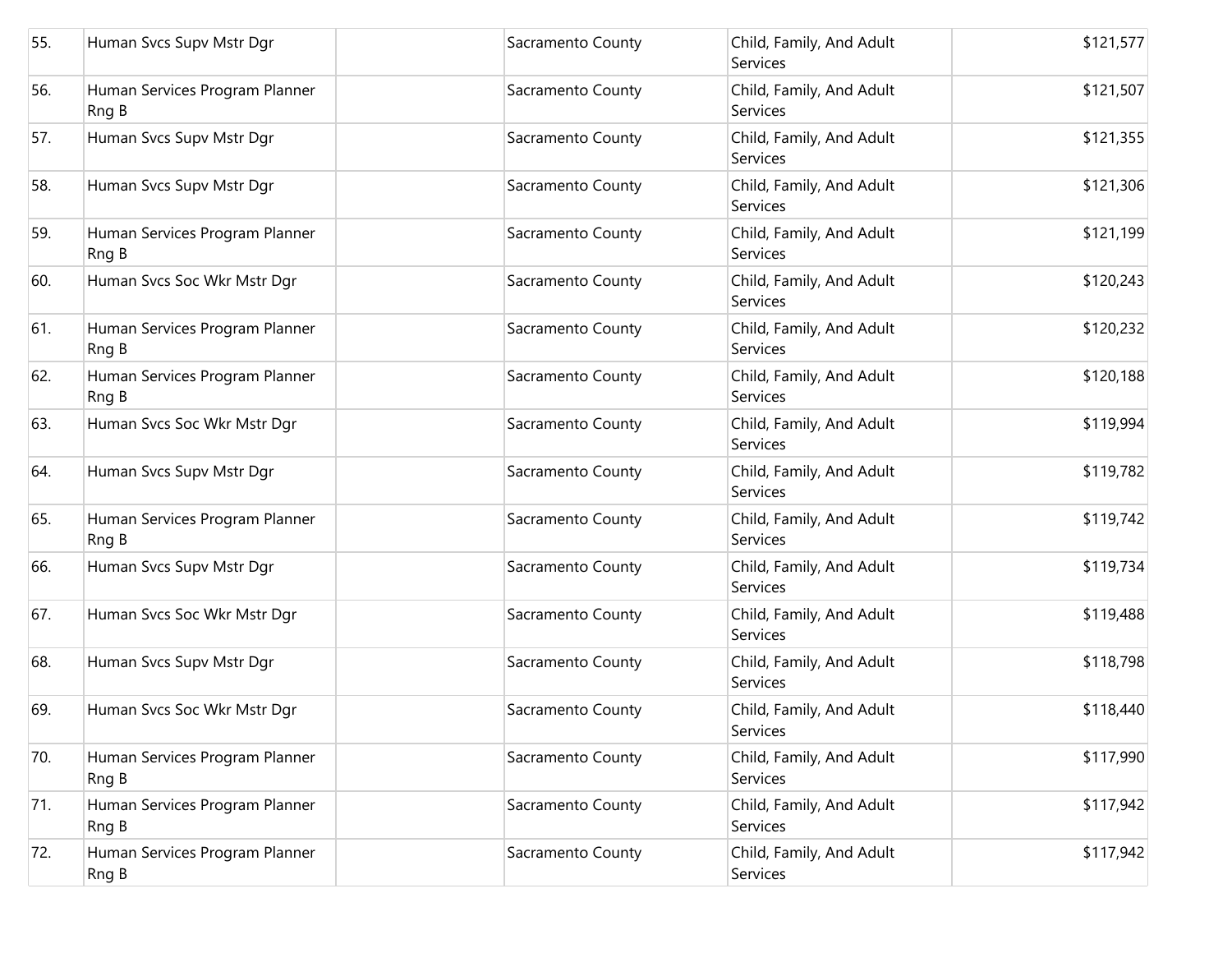| 73. | Human Services Program Mgr                  | Sacramento County | Child, Family, And Adult<br>Services        | \$117,915 |
|-----|---------------------------------------------|-------------------|---------------------------------------------|-----------|
| 74. | Human Svcs Social Wkr                       | Sacramento County | Child, Family, And Adult<br>Services        | \$117,897 |
| 75. | Human Svcs Soc Wkr Mstr Dgr                 | Sacramento County | Child, Family, And Adult<br>Services        | \$117,220 |
| 76. | Human Svcs Supv Mstr Dgr                    | Sacramento County | Child, Family, And Adult<br>Services        | \$116,766 |
| 77. | Human Services Program Planner<br>Rng B     | Sacramento County | Child, Family, And Adult<br>Services        | \$116,275 |
| 78. | Human Svcs Soc Wkr Mstr Dgr<br>Spanlglatinc | Sacramento County | Child, Family, And Adult<br>Services        | \$115,831 |
| 79. | Human Svcs Supv Mstr Dgr                    | Sacramento County | Child, Family, And Adult<br>Services        | \$115,806 |
| 80. | Human Svcs Soc Wkr Mstr Dgr<br>Spanlglatinc | Sacramento County | Child, Family, And Adult<br>Services        | \$115,800 |
| 81. | Human Services Program Planner<br>Rng B     | Sacramento County | Child, Family, And Adult<br><b>Services</b> | \$115,456 |
| 82. | Human Services Program Planner<br>Rng B     | Sacramento County | Child, Family, And Adult<br>Services        | \$115,456 |
| 83. | Human Svcs Supv Mstr Dgr                    | Sacramento County | Child, Family, And Adult<br>Services        | \$115,329 |
| 84. | Human Svcs Supv Mstr Dgr                    | Sacramento County | Child, Family, And Adult<br>Services        | \$115,170 |
| 85. | Human Svcs Soc Wkr Mstr Dgr                 | Sacramento County | Child, Family, And Adult<br>Services        | \$115,155 |
| 86. | Human Services Program Planner<br>Rng B     | Sacramento County | Child, Family, And Adult<br>Services        | \$114,869 |
| 87. | Human Services Program Mgr                  | Sacramento County | Child, Family, And Adult<br>Services        | \$114,619 |
| 88. | Volunteer Program Coordinator               | Sacramento County | Child, Family, And Adult<br>Services        | \$114,131 |
| 89. | Human Svcs Supv Mstr Dgr                    | Sacramento County | Child, Family, And Adult<br>Services        | \$114,115 |
| 90. | Human Services Program Planner<br>Rng B     | Sacramento County | Child, Family, And Adult<br>Services        | \$113,956 |